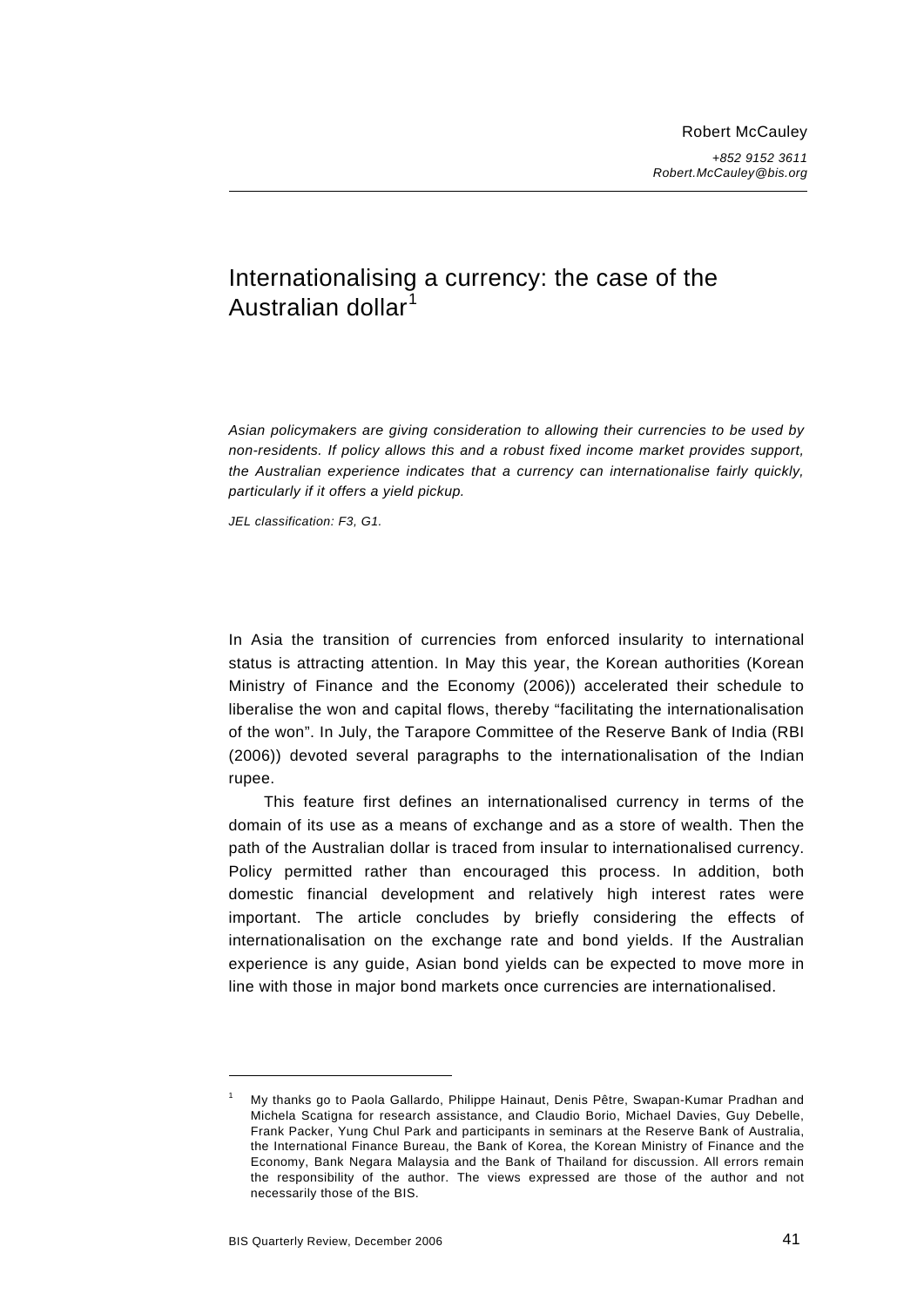## Defining and measuring an internationalised currency

An internationalised currency can be defined as one that is freely traded against other currencies and used to denominate contracts, including bank accounts and bonds, outside its country of issue. In the bond market, internationalisation requires more than non-residents becoming important holders of domestically issued bonds: ie, the domestic bond market is taken to be fully internationalised only when non-residents figure as important *issuers* of bonds denominated in the domestic currency. In addition, an internationalised currency is used to denominate bonds sold outside its domestic financial markets, in offshore markets, by both domestic and foreign issuers who choose to tap non-resident investors. A telling sign of internationalisation is a nonresident issuer of a bond denominated in the domestic currency that is sold offshore to non-resident investors.

### *Australian dollar trading in the global foreign exchange market*

The geography of global foreign exchange trading

Global trading

In billions of US dollars per day in April 2004

Australian dollars are actively traded by non-residents. Like most major currencies, the Australian dollar trades more outside the home economy than

US dollar 1,572.9 422.8 1,150.1 *73*  Euro 659.4 196.6 462.8 *70*  Yen 359.2 139.6 219.6 *61*  Sterling 299.4 209.5 89.9 *30*  Swiss franc **107.7 26.3** 81.4 **76** 

Domestic trading $<sup>1</sup>$ </sup>

**Offshore** trading

*Memo: Offshore percentage*  … trades heavily offshore against other currencies …

| Canadian dollar                                                                                                                                                                                                                                                                                                                          | 74.6     | 30.0 | 44.6     | 60 |  |  |  |  |
|------------------------------------------------------------------------------------------------------------------------------------------------------------------------------------------------------------------------------------------------------------------------------------------------------------------------------------------|----------|------|----------|----|--|--|--|--|
| Australian dollar                                                                                                                                                                                                                                                                                                                        | 97.1     | 39.4 | 57.7     | 59 |  |  |  |  |
| New Zealand dollar                                                                                                                                                                                                                                                                                                                       | 17.6     | 4.2  | 13.4     | 76 |  |  |  |  |
| Chinese renminbi <sup>2</sup>                                                                                                                                                                                                                                                                                                            | 3.6      | 2.7  | 0.9      | 25 |  |  |  |  |
| Hong Kong dollar                                                                                                                                                                                                                                                                                                                         | 33.2     | 27.2 | 6.0      | 18 |  |  |  |  |
| Indian rupee                                                                                                                                                                                                                                                                                                                             | 6.1      | 5.4  | 0.7      | 11 |  |  |  |  |
| Indonesian rupiah                                                                                                                                                                                                                                                                                                                        | 2.1      | 1.8  | 0.3      | 14 |  |  |  |  |
| Korean won                                                                                                                                                                                                                                                                                                                               | 21.2     | 17.1 | 4.1      | 19 |  |  |  |  |
| Malaysian ringgit                                                                                                                                                                                                                                                                                                                        | $\cdots$ | 1.0  | $\cdots$ | .  |  |  |  |  |
| Philippine peso                                                                                                                                                                                                                                                                                                                          | 0.8      | 0.6  | 0.2      | 25 |  |  |  |  |
| Singapore dollar                                                                                                                                                                                                                                                                                                                         | 17.0     | 10.8 | 6.2      | 36 |  |  |  |  |
| New Taiwan dollar                                                                                                                                                                                                                                                                                                                        | 7.3      | 4.1  | 3.2      | 44 |  |  |  |  |
| Thai baht                                                                                                                                                                                                                                                                                                                                | 3.5      | 2.3  | 1.2      | 34 |  |  |  |  |
| Domestic trading includes both onshore-onshore and onshore-offshore trading. <sup>2</sup> The 2004 survey<br>captured only Shanghai interbank trading of the Chinese renminbi, leaving onshore trading not comparable<br>to that of the other currencies. Ho et al (2005, p 53) estimate the domestic trading as at least \$2.7 billion. |          |      |          |    |  |  |  |  |
| Source: BIS (2005), Tables E1 and E7.<br>Table 1                                                                                                                                                                                                                                                                                         |          |      |          |    |  |  |  |  |

An internationalised currency …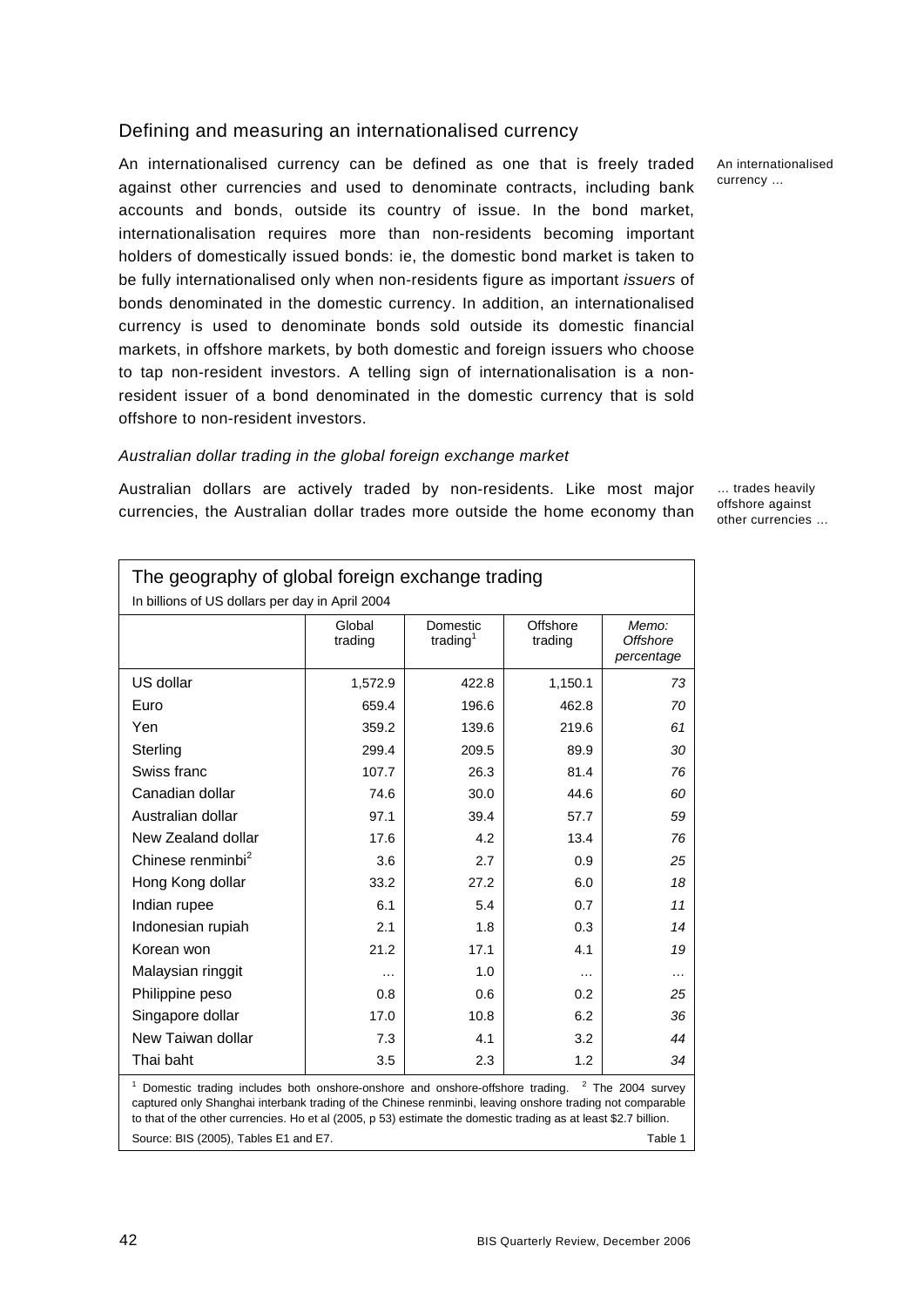within (Table 1). $^{2}$  $^{2}$  $^{2}$  That is, if one defines offshore trading in a currency as that between two non-residents, then such trades represent the major part of global transactions for major currencies. On this measure, the Australian dollar is as much an internationalised currency as the yen, although somewhat less so than the US dollar, euro or New Zealand dollar. Most Asian currencies other than the yen, including the rupee and the won, trade relatively little offshore.

### *The Australian dollar in the global bond market*

… and attracts foreign investors and issuers

An internationalised currency also serves non-residents as a store of value whenever they buy or sell deposits or bonds denominated in the currency. $3$  For the Australian dollar, this goes well beyond non-resident investment in the domestic bond market, where about half of the Australian Commonwealth bonds issued domestically in Australian dollars are held by non-residents. Nonresident investors have also enjoyed the convenience of Australian issuers selling Australian dollar bonds offshore (Table 2). A larger sum still has been raised by non-resident borrowers issuing Australian dollar bonds in the domestic market (foreign bonds known as "kangaroo bonds"). A yet larger sum has been raised by non-resident issuers of Australian bonds marketed to offshore investors. All told, Australian dollar bonds marketed offshore and kangaroo bonds amount to about 40% of Australian dollar bonds outstanding globally. (Taking account of non-resident holdings of domestic bonds issued by Australians would raise the international share above half.)

In an international comparison, the Australian bond market is more internationalised than most, but by no means the most internationalised (Graph 1, upper panel). After a generation of internationalisation, the yen bond

| The Australian dollar in the global bond market                                                                                                                                                                                                                                                                                                                                                                               |                    |          |     |  |  |  |  |  |  |
|-------------------------------------------------------------------------------------------------------------------------------------------------------------------------------------------------------------------------------------------------------------------------------------------------------------------------------------------------------------------------------------------------------------------------------|--------------------|----------|-----|--|--|--|--|--|--|
| In billions of US dollars, at end-2005                                                                                                                                                                                                                                                                                                                                                                                        |                    |          |     |  |  |  |  |  |  |
| Australian dollar bond<br>issuers                                                                                                                                                                                                                                                                                                                                                                                             | Location of market | Total    |     |  |  |  |  |  |  |
|                                                                                                                                                                                                                                                                                                                                                                                                                               | Australia          | Offshore |     |  |  |  |  |  |  |
| Australian                                                                                                                                                                                                                                                                                                                                                                                                                    | 210                | 29       | 239 |  |  |  |  |  |  |
| Others                                                                                                                                                                                                                                                                                                                                                                                                                        | 39                 | 78       | 117 |  |  |  |  |  |  |
| Total                                                                                                                                                                                                                                                                                                                                                                                                                         | 249                | 107      | 356 |  |  |  |  |  |  |
| Note: According to BIS data, issuers of Australian nationality have \$230 billion outstanding of bonds in<br>other currencies, presumably mostly swapped. The Australian Bureau of Statistics reports foreign holdings<br>of Australian bonds of \$297 billion, including Commonwealth bonds of \$22 billion.<br>Sources: Dealogic; Euroclear; ISMA; Thomson Financial Securities Data; national authorities; BIS.<br>Table 2 |                    |          |     |  |  |  |  |  |  |

<span id="page-2-0"></span><sup>2</sup> Sterling, joined perhaps by the Hong Kong and Singapore dollars, offers an exception to this rule. This may be due to the pre-eminent role of London in the global foreign exchange market. The last four triennial surveys show that a high share of trading of major currencies consistently takes place between non-residents.

1

<span id="page-2-1"></span>Data on Australian dollar bank accounts held offshore are lacking, although some central bank holdings of Australian dollars are likely to be in this form. For example, the Riksbank (Sveriges Riksbank (2006)) targets a 5% share of foreign exchange reserves in the Australian dollar. For an indication that a portion of such holdings are invested in offshore bank deposits, see the rising liabilities of BIS reporting banks to official monetary authorities denominated in "other" foreign currencies in Table 5C of this *Quarterly Review*.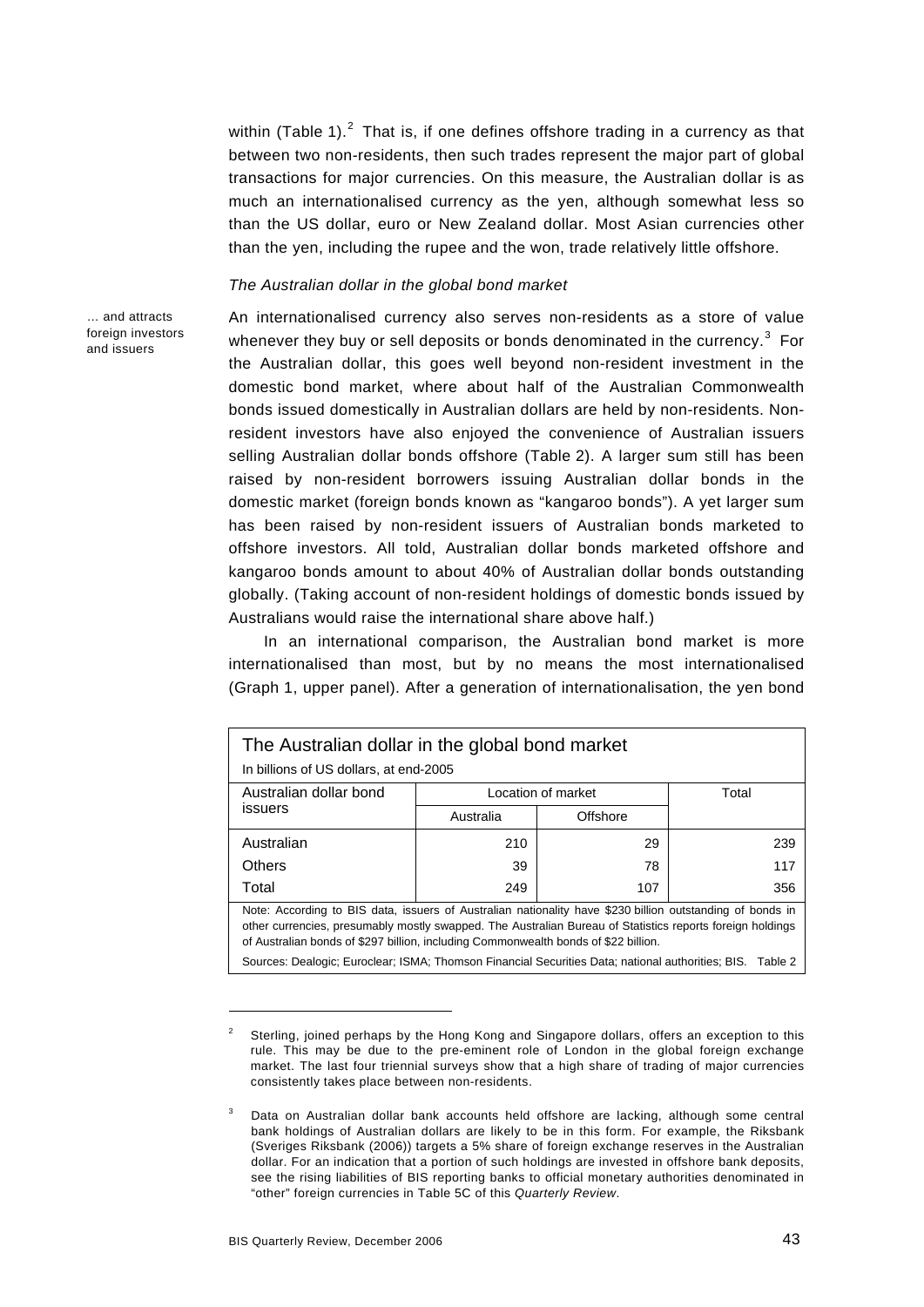

market remains overwhelmingly domestic (Nishi and Vergus (2006)). The US dollar bond market likewise remains heavily domestic, albeit with non-residents holding a substantial fraction of domestic bonds. Only the euro and sterling bond markets, among major currencies, and the Swiss franc, New Zealand dollar and Hong Kong dollar bond markets, among smaller currencies, have a relatively larger offshore and foreign component than the Australian bond markets.

For other Asian bond markets, however, things look much different. The large Korean won bond market, for instance, remains very local. There have been at most scattered offshore issuance and a few foreign bond issues by international financial institutions and multinational corporations.

While no data are available on offshore deposits in Australian dollars, the evidence for the major currencies in the lower panel of Graph 1 suggests that only a small proportion of Australian dollar deposits are held offshore. Thus, measured internationalisation is highest for currency trading, moderate for bond markets, and low for deposits.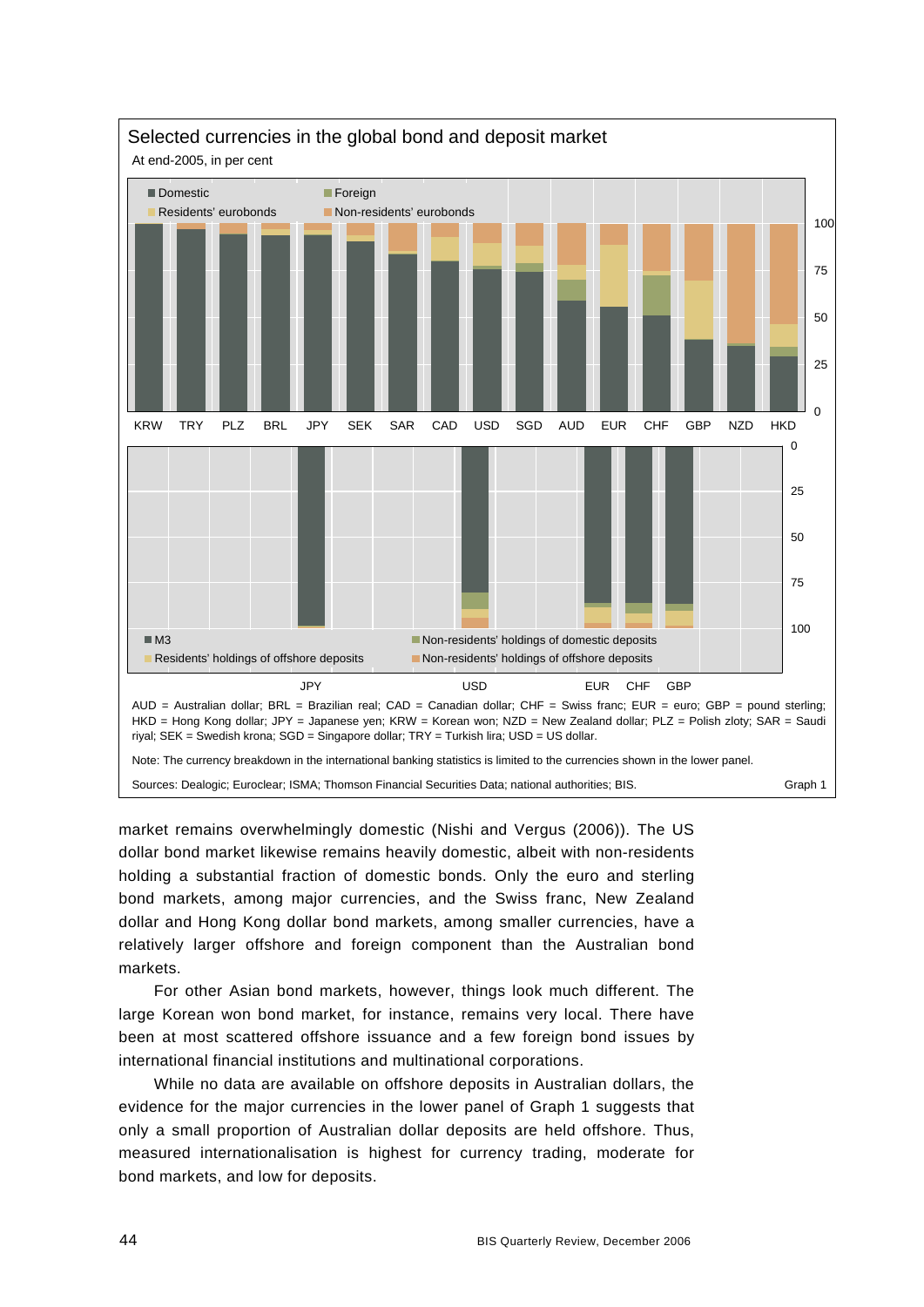## From insular to international currency

The Australian dollar's transition from an initial insularity to the current state of internationalisation took about a decade. The development of derivatives markets, and in particular the currency swap market, played an important role against the background of the Australian dollar's yield advantage over the US dollar. In addition, whereas a withholding tax was levied on coupon interest paid by domestic bonds, a broad exemption applicable to offshore issues gave the latter an extra source of support.

#### *Insularity*

Policy kept Australia's dollar at home and financial markets closed …

Australia's foreign exchange, money and bond markets in the 1970s and early 1980s remained quite insular. This was a policy choice in service of a succession of exchange rate regimes from bilateral peg through basket peg to basket crawl (Debelle and Plumb (2006)). In general, the Australian dollar was not used outside the country. Capital controls required exporters to surrender foreign exchange and generally restricted Australian portfolio investment abroad. The Reserve Bank of Australia limited forward cover to trade transactions. Banks were prohibited from paying interest on deposits of nonresidents, and non-resident banks and governments were restricted to minimum working balances in order "to discourage the development of a reserve currency role for the Australian dollar" (Campbell Committee (1981, page 147)). Withholding taxes deterred investment in domestic bonds.

Even in this period, however, there were policies and practices that looked forward to a less insular future. First, in 1976–80, there were seven small Australian dollar issues offshore, in amounts between A\$10 and 15 million (Graph 2). Sold to Benelux and Middle East investors, these resembled private placements. Dealers could not readily hold and fund inventory given the above restrictions and the consequently limited supply of offshore Australian dollar funding (Burnett and Kerr (1984)). Second, when the Australian dollar was under upward pressure the authorities did permit selected portfolio outflows.

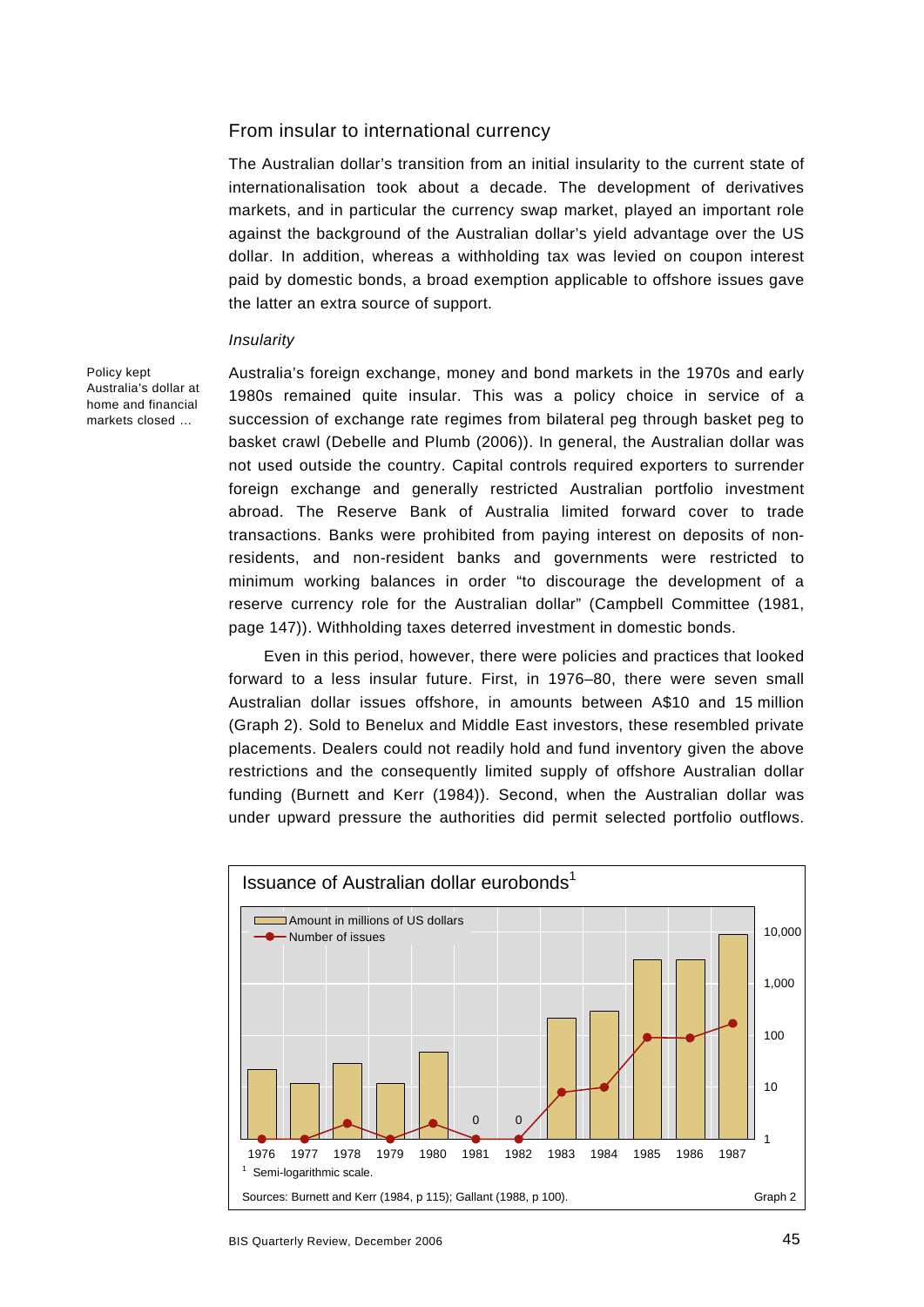Third, the authorities permitted an onshore non-deliverable forward market to develop. Settled in Australian dollars, this market was in some ways the mirror image of the non-deliverable markets in Asia, where offshore players settle their side bets in dollars (Ma et al (2004), Debelle et al (2006)).

#### *Opening*

The Australian dollar was floated in 1983 and the capital controls that had buttressed the former regime were dismantled. Subsequently, an Australian dollar deposit market, integrated with the spot and forward foreign exchange markets, developed in London, Hong Kong and Singapore.<sup>[4](#page-5-0)</sup> After a depreciation of the Australian dollar in early 1983, the Australian dollar eurobond market reopened with a A\$20 million five-year offering from Primary Industry Bank of Australia. The issue yielded some 3 percentage points more than US dollar bonds but a full 1 percentage point less than did the Commonwealth of Australia's domestic five-year bond. Withholding taxes on sovereign bonds onshore left offshore investors willing to accept lower yields from inferior credits marketed offshore.

During the mid-1980s, the representative issuers in the Australian dollar sector of the eurobond market shifted. Early issuers in the 1970s and early 1980s were Australian names. As late as 1985, the top four issuers were two Australian banks, an Australian retailer and an Australian agency (Table 3). The following year, however, in response to demand shifting from Benelux retail buyers to Swiss and German buyers (Beard (1985)), German banks capitalising on their name recognition became two of the top five issuers. By 1987, most large Australian dollar eurobonds were issued by high-quality issuers with little or no intrinsic need for Australian dollar funding.

… until the currency float allowed issuance of eurobonds by toprated Australians …

… followed by global issuers looking for swap opportunities

| Top five issuers of Australian dollar eurobonds<br>In millions of US dollars |        |                       |        |                       |        |                                  |        |  |  |  |
|------------------------------------------------------------------------------|--------|-----------------------|--------|-----------------------|--------|----------------------------------|--------|--|--|--|
| 1985                                                                         |        | 1986                  |        | 1987                  |        | 2005                             |        |  |  |  |
| <b>Issuer</b>                                                                | Amount | <b>Issuer</b>         | Amount | <b>Issuer</b>         | Amount | Issuer                           | Amount |  |  |  |
| ANZ Banking                                                                  | 142    | <b>IBM Australia</b>  | 143    | Deutsche Bank         | 491    | New South Wales<br>Treasury      | 2,792  |  |  |  |
| Commonwealth<br>Bank                                                         | 100    | Deutsche Bank         | 102    | <b>IBJ</b> Australia  | 321    | <b>IBRD</b>                      | 2,652  |  |  |  |
| <b>GJ Coles</b>                                                              | 84     | Commonwealth<br>Bank  | 100    | <b>Westlb Finance</b> | 246    | Bank<br>Nederlandse<br>Gemeenten | 1,673  |  |  |  |
| Austr Ind Dev<br>Co                                                          | 82     | <b>GMAC Australia</b> | 80     | <b>IBRD</b>           | 242    | Crusade Global<br>Trust          | 1,425  |  |  |  |
| <b>Security Pacific</b>                                                      | 74     | Hamburg<br>Landesbank | 72     | <b>SEK</b>            | 218    | Rabo Bank                        | 1,112  |  |  |  |
| Sources: Gallant (1988, p 100) for 1985-87; BIS for 2005.<br>Table 3         |        |                       |        |                       |        |                                  |        |  |  |  |

<span id="page-5-0"></span><sup>4</sup> As late as 1983, settlement in the Australian dollar eurobond secondary market still tended to be made in US dollars (Burnett and Kerr (1984*,* p 116)). Manuell (1986, p 45) alludes to the second-order exchange risk run by Australian borrowers offshore "because of the necessity for Australian dollar funds to be received or paid via the US dollar".

-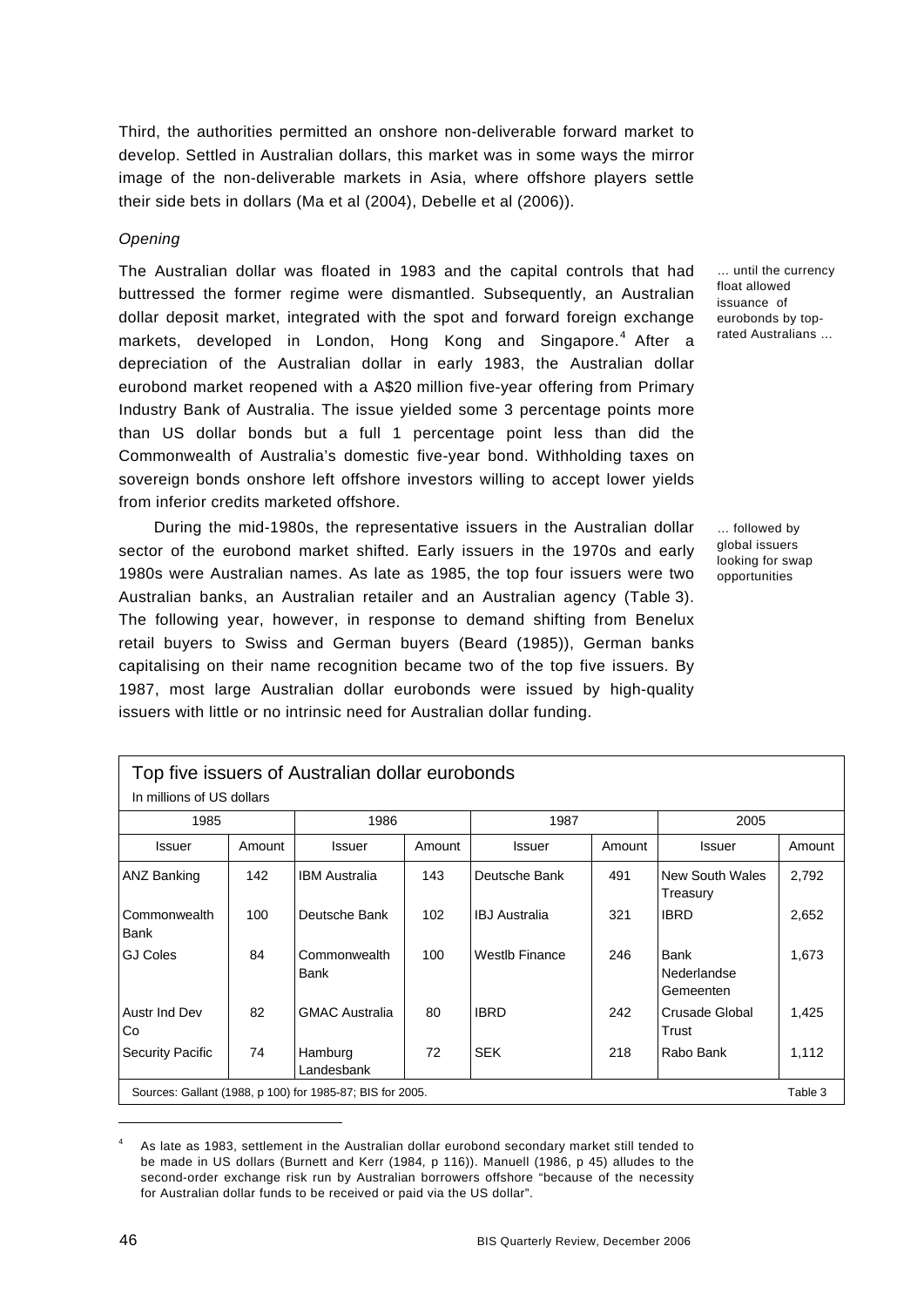## Box: An example of a swapped offshore Australian dollar bond

- 1. AAA-rated German agency KfW sells an Australian dollar bond that is heavily marketed to Japanese households (under so-called *uridashi* rules).
- 2. KfW swaps the proceeds, namely a fixed rate obligation in Australian dollars, with an underwriter for floating rate US dollars; KfW meets its funding target at an attractively low yield below dollar Libid.
- 3. An Australian bank borrows floating rate US dollars from a bank or by selling a US dollar bond and swapping the proceeds for floating rate US dollars (see graph below).
- 4. The Australian bank swaps its liability in floating rate US dollars with the underwriter for a fixed rate obligation in Australian dollars.
- 5. The Australian bank lends to an Australian firm in fixed rate Australian dollars.
- 6. In sum, AAA-rated KfW has sourced Australian dollar funding from Japan for a second-tier Australian firm.



Australian banks' interbank liabilities and outstanding foreign currency bonds<sup>1</sup>

The pattern set in 1987 essentially holds to this day. While the largest state in Australia, a home-grown top credit, topped the list of issuers in 2005, the top five issuers included the World Bank and two Dutch banks. Issuance by a vehicle backed by Australian residential mortgages, namely Crusade Global Trust, points to more recent developments in asset securitisation. Instead of a bond issued by an Australian bank, offshore institutional investors bought a bond backed by the obligations of Australian households to an Australian bank.

The development of the cross-currency swap market played a key role in the internationalisation of the Australian dollar bond market. Without such swaps, the high demand for credit quality on the part of the buyers of Australian dollar bonds would have run up against the limited roster of topquality Australian borrowers. Instead, top global issuers have been induced by favourable all-in costs of US dollar funding to issue and to swap. As the box illustrates, the cross-currency swap market caters to the preference of the end investor in offshore Australian dollar bond issues for top-quality names. In effect, a chain of banks and swaps links the saver and the ultimate borrower.

Against this background, the nascent offshore market for Korean won issues seems to be taking a different path. Prime Australian names opened the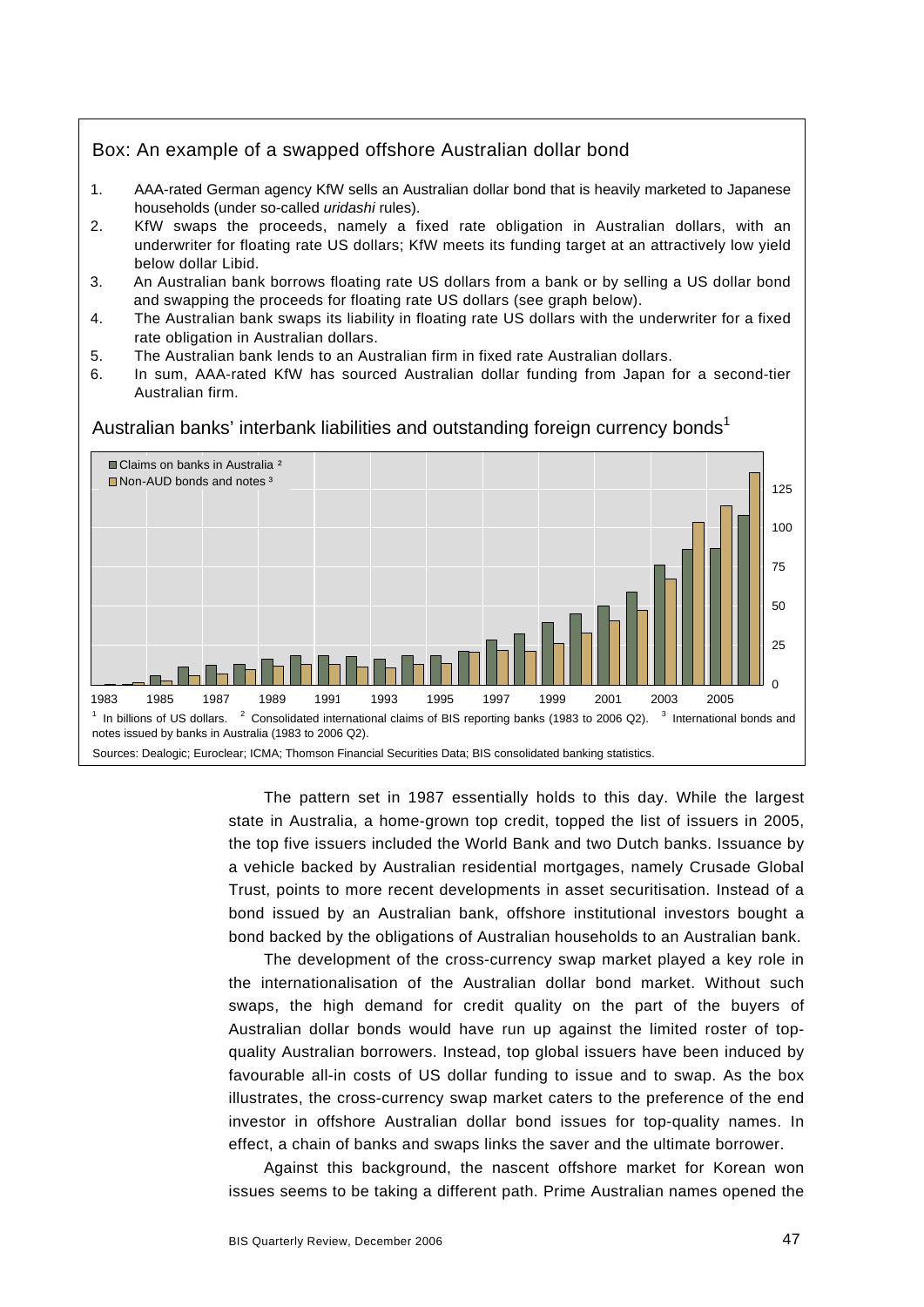

offshore Australian dollar market before the days of currency swaps and to this day Australian names figure prominently. At the outset, the Korean won market instead features foreign financial issuers, seeking cheap US dollar funding. As the market for Korean won issues widens, the investor preference for top quality may become more important. Given Korea's single-A rating, foreign issuers may come to dominate the offshore won market, much as they do in smaller markets like New Zealand's (Drage et al (2005)), Ólafsson (2005)).

### *An international Australian dollar market*

By the end of the 1980s, the Australian dollar had made the transition to an internationalised currency. Four characteristics mark what is now a thoroughly internationalised Australian dollar bond market: its grounding in the domestic fixed income market; the demand for quality among international investors in Australian dollar paper; the importance of the cross-currency swap market; and the importance of yield to international investors. Consider each in turn.

The internationalised Australian dollar bond market depends on a well functioning set of domestic markets. In the early 1980s, government bond issuance through taps gave way to auctions, and the government ceased to have recourse to the central bank. Even as the offshore market developed, the domestic government bond market attracted international investment.<sup>[5](#page-7-0)</sup> Though not large, the cash government bond market supports a 10-year government bond futures contract that performs a critical role in price discovery. In addition, well developed interest rate swap and currency swap markets link domestic

Internationalised market based on …

… strong domestic market …

1

<span id="page-7-0"></span><sup>5</sup> As early as in Burnett and Kerr (1984), Japanese institutional investors are described as involved in Australia's domestic bond market, in contrast to continental European retail investors who were willing to accept lower yields on Australian dollar eurobonds than on domestic Commonwealth bonds. Gallant (1988, page 98), by contrast, describes Australian Commonwealth bonds as "actively traded in London".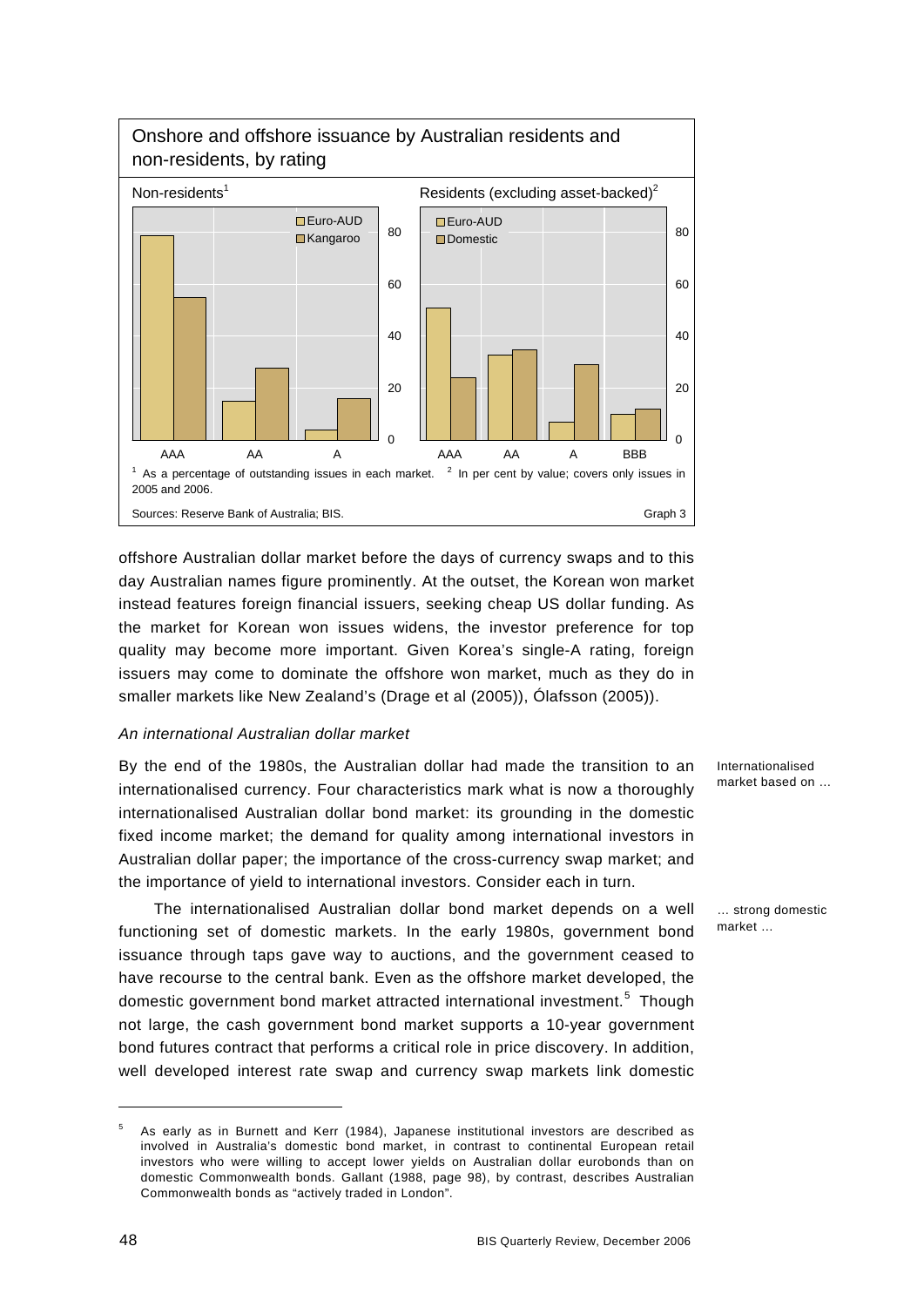and international markets (see below). While withholding tax remains on most foreign investment in most domestically issued bonds, whereas offshore issues of bonds are exempt, this impediment to foreign investment in the domestic market may actually have encouraged resident issuers to issue offshore.

As noted, foreign investors in Australian dollar bonds can avoid credit risk even as they accept currency risk. In fact, the issuers who have chosen to sell Australian dollar bonds offshore have been of the highest quality. This can be confirmed by a comparison of ratings (Graph 3) assigned to eurobonds sold by either non-Australians or Australians (targeted to foreign investors) and the foreign and domestic bonds sold in Australia (targeted to domestic investors). This comparison is apt because both sets of issuers are drawn from the same universe. The bias towards quality in the offshore issues is very clear. This quality bias to offshore issues in the case of the Australian dollar issues stands in sharp contrast to a general finding that lower-quality Australian names issue bonds outside Australia (Battellino (2002)). This reflects the greater openness of the global US dollar bond market to low-rated paper.

As a result of the strong demand for credit quality by offshore investors, the currency swap market plays a crucial role. Most observers judge that the entirety of Australian dollar bond issues by non-residents, \$117 billion (Table 2), is swapped and is thereby ultimately serviced by the Australian private sector (Australian Bureau of Statistics (2001)). On this supposition, at least a third of the Australian bond market depends on currency swaps.

Finally, overseas demand for Australian dollar paper, as for bonds denominated in other currencies (Cohen (2005)), responds positively to the interest rate premium offered. Australian dollar issuance dried up in 1981–82, when US interest rates rose sharply against a backdrop of relatively stable Australian rates (Graph 2). Gallant (1988, page 99) suggests that "investors look for good quality credits issuing paper with coupons around 5% more than a comparable issue in US dollars". Of course, such spreads reflected inflation



… strong quality selection by offshore investors …

… an active currency swap market …

… and a yield pickup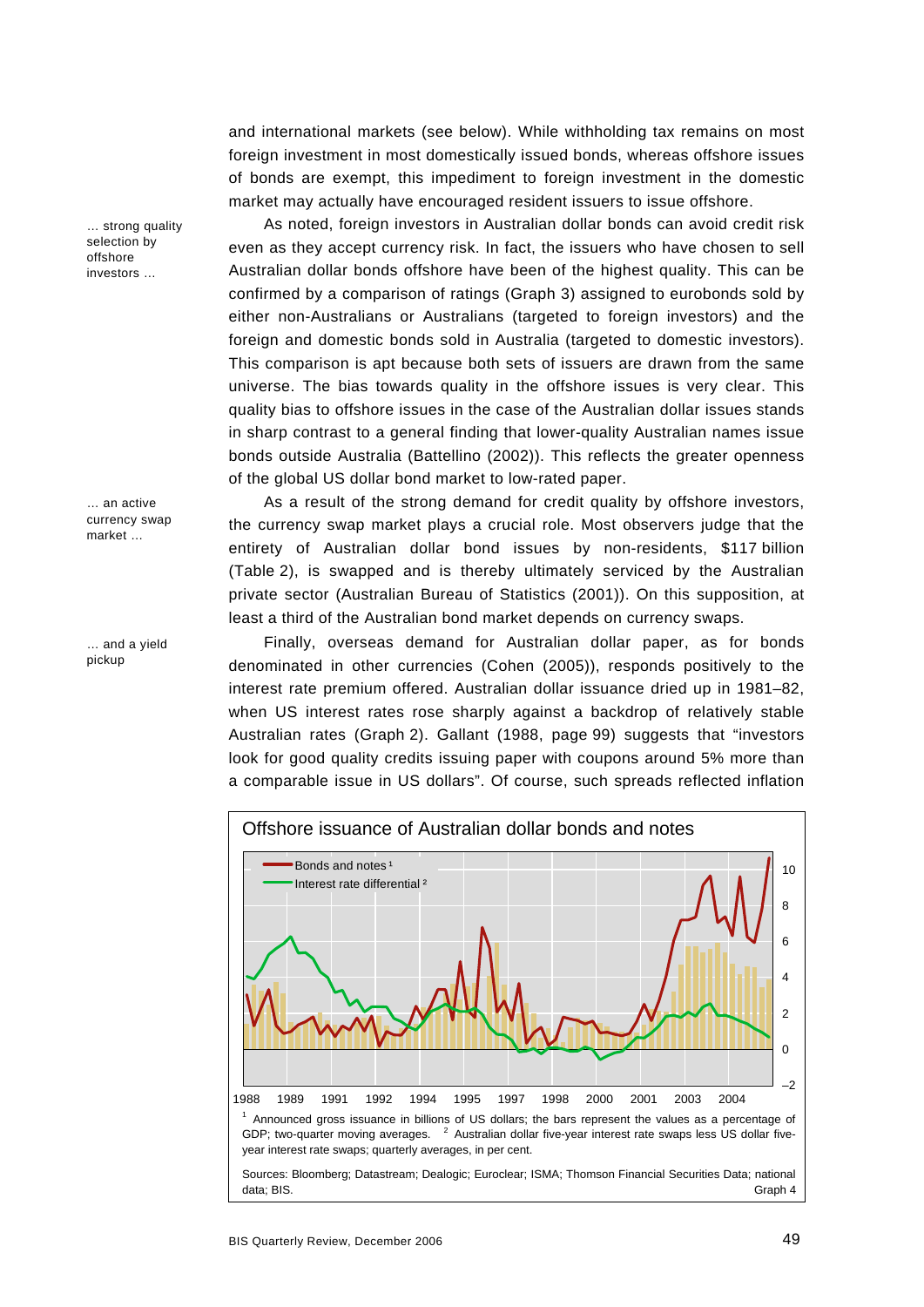differentials that have since disappeared, leaving the Australian yield premium subject to cyclical developments. Thus, offshore issuance by both nonresidents and residents weakened in 1997–2000 as yields converged. After US interest rates fell to extraordinarily low levels in 2001–03, the issuance of higher-yielding Australian dollar bonds rebounded once more (Graph 4).

## Implications for the currency and interest rates

By making capital more mobile, the internationalisation of the Australian dollar (Blundell-Wignall et al (1993)) affected the currency and long-term yields. The discussion takes up first the level then the volatility of each.

The internationalisation of the Australian dollar has, on balance, probably strengthened its exchange rate over the years. This conjecture is based on the idea that the Australian dollar's internationalisation is asymmetric, in that it has drawn international investment, but rarely international borrowing, to the currency. This is a case of "lopsided internationalization", which Sakakibara and Kondoh (1984) feared might characterise the yen. In contrast, the US dollar and euro attract not only outside investors, but also borrowers who do not hedge their liability positions. This leaves ambiguous the effect of these currencies being used internationally (McCauley (1997)). Most observers consider that the Australian dollar, with exceptions such as in early 1998 (FSF (2000)), has primarily attracted long positions (even if some of them, such as those held by Japanese life insurers, may be variably hedged).

On this same reasoning, the internationalisation of the Australian dollar may, on balance, have reduced Australian dollar long-term interest rates over the years. In fact, the internationalisation of the Australian dollar was associated with a shift in the composition of capital inflows from direct investment to bonds (Tease (1990)). Since most home mortgages in Australia are at floating interest rates, the stimulative effect of this development may have been largest in the corporate sector. Indeed, Gallant (1988, page 98) reported that Australian firms had then to look offshore for "most medium-term funding". Onshore funding opportunities have improved since then, but the offshore bid may still weigh on Australian bond yields to the benefit of the corporate sector. $6$  Of course, to the extent that the Australian dollar has been stronger, policy rates have been lower, making mortgages more affordable. In New Zealand, by contrast, because of the recent shift to mortgages priced off two- or three-year interest rate swaps, the housing sector has benefited from the offshore demand for New Zealand paper (Drage et al (2005)).

Regarding volatility, observers worry that a waning of international demand can lead to periods of currency instability. A particular concern focuses on downward pressure during periods when Australian dollar yields have converged to US dollar yields. In such circumstances, offshore investors can be less inclined to roll the funds from maturing offshore Australian dollar

Foreign investment demand makes for a stronger currency …

… and lower yields …

… but also possible currency volatility at bond maturities …

l

<span id="page-9-0"></span><sup>6</sup> In the case of Iceland, Ólafsson (2005, page 75) holds that demand for domestic currency eurobonds has "dampened the effectiveness of Central Bank monetary policy across the yield curve" and thus strengthened the exchange rate channel of monetary policy transmission.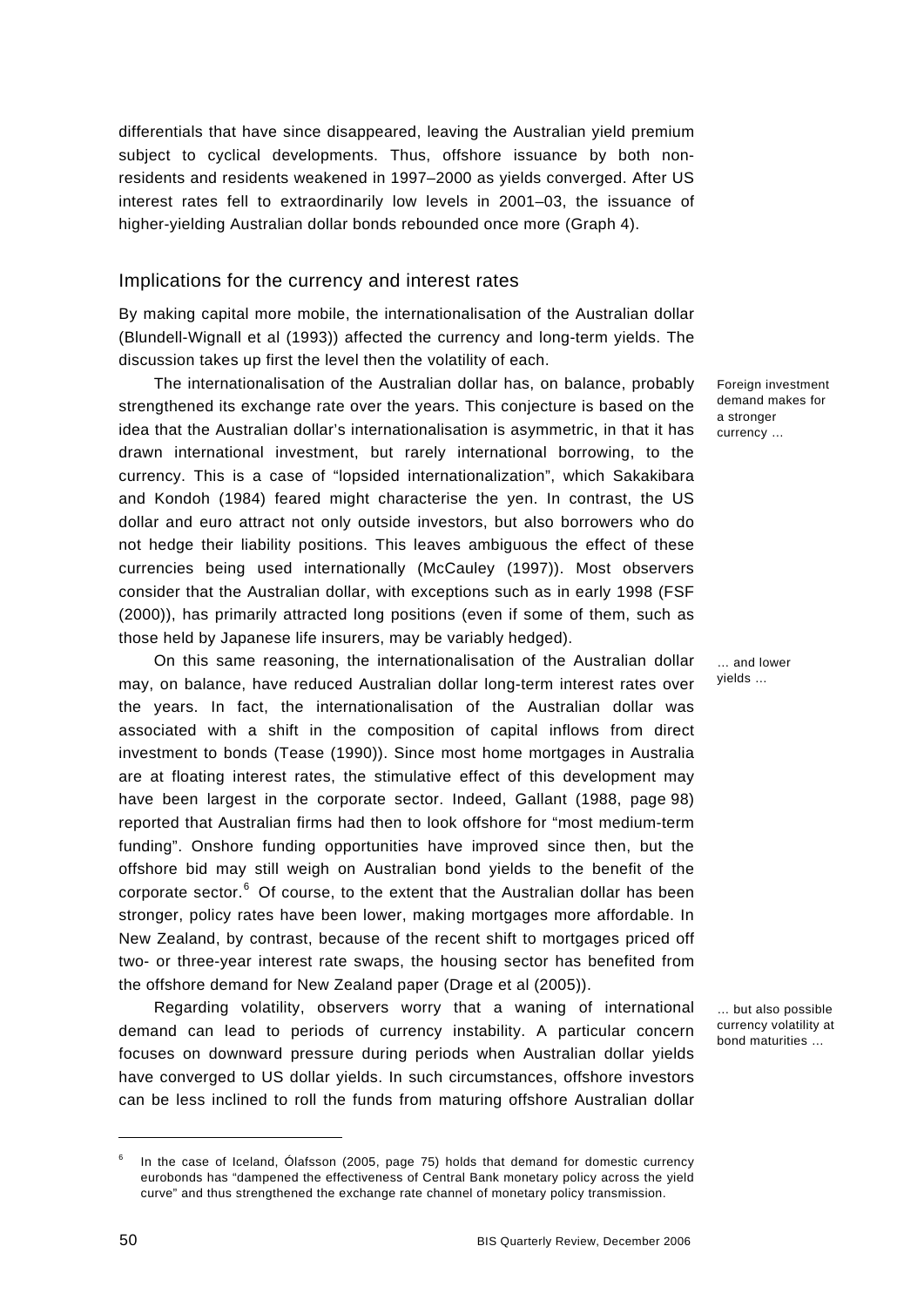issues into new ones. Of course, offshore issues can be bought by Australian investors before maturity, and by the same token non-residents can sell holdings of domestic bonds. Still, the Statement on Monetary Policy of the Reserve Bank of Australia ((RBA (2006)) gives attention not only to the pace of sales of Australian dollar bonds offshore, but also to the schedule of upcoming maturities of such bonds outstanding, as providing a clue to the near-term currency volatility.<sup>[7](#page-10-0)</sup> That said, any effect of internationalisation on volatility is likely to be minimal compared to the effect of the policy stability conditioned by the structure of the economy (Simon (2001)).

… and more shared volatility in bond yields

As for the volatility of bond yields, internationalisation may heighten common movements at the expense of country-specific movements. Today, the Australian bond market moves closely with major bond markets (Graph 5, upper panel). Price discovery in the Australian bond market takes place to a



<span id="page-10-0"></span><sup>7</sup> Efforts to identify the effect of issuance and maturities in the case of the New Zealand dollar have not found statistically significant effects (Drage et al (2005)).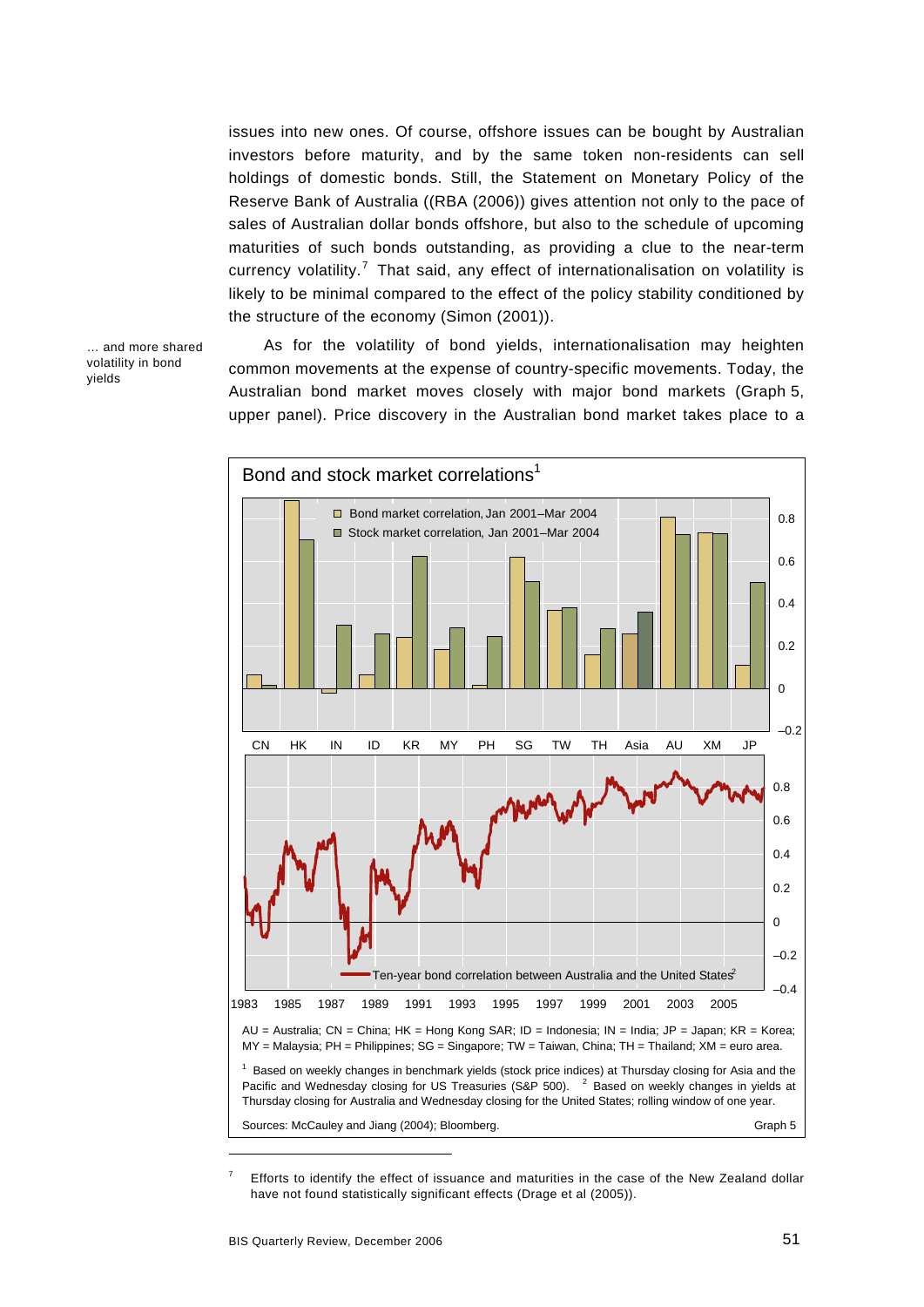considerable extent outside Australian trading hours. As reviewed by Kearns (2006), US news, arriving in the overnight gap between Sydney close on one day and Sydney opening on the following day, has more effect on bond yields than Australian news. Not even the substantial cyclical differences between the Australian and the US economies that emerged five years ago seriously disturbed the coupling of long-term interest rates. Updating Kortian and O'Regan (1996), the lower panel of Graph 5 shows that the Australian bond market had at the time of its opening no more connection to the US bond market than a number of Asian bond markets have today. Asian policymakers already have some experience with openness to global factors in their equity markets. The internationalisation of their currencies could similarly increase the correlation of their bond markets with the US Treasury market.

## Conclusion

Judging from the Australian experience, a currency can make the transition from extensive controls designed to restrict its use to domestic residents to the status of an internationalised currency in a relatively few years. The process is permitted by a removal of various restrictions but is also encouraged by a vibrant domestic fixed income market on which a range of derivatives markets can be based. Indeed, the potential for development of these latter markets (Hohensee and Lee (2006)) probably means that internationalisation of a currency can happen more quickly now than in the 1980s.

The relevance of Australia's experience may also depend on the prospective interest rates on any Asian currencies that are opened up to the world. Non-resident demand for Australian dollar bonds has waxed and waned with the interest rate differential. So, too, Asian currencies with higher coupons might internationalise more rapidly than currencies with relatively low coupons.

## References

Australian Bureau of Statistics (2001): "Measuring Australia's foreign currency exposure", *Balance of payments and international investment position, Australia*, December.

Bank for International Settlements (2005): *Triennial central bank survey: foreign exchange and derivatives market activity in 2004*.

Battellino, R (2002): "Why do so many Australian borrowers issue bonds offshore?", *Reserve Bank of Australia Bulletin*, December, pp 19–24.

Beard, P (1985): "Why euro-A\$ bonds are booming", *Euromoney*, August, pp 95–6.

Blundell-Wignall, A, J Fahrer and A Heath (1993), "Major influences on the Australian dollar exchange rate", in A Blundell-Wignall (ed), *The exchange rate, international trade and the balance of payments*, Reserve Bank of Australia.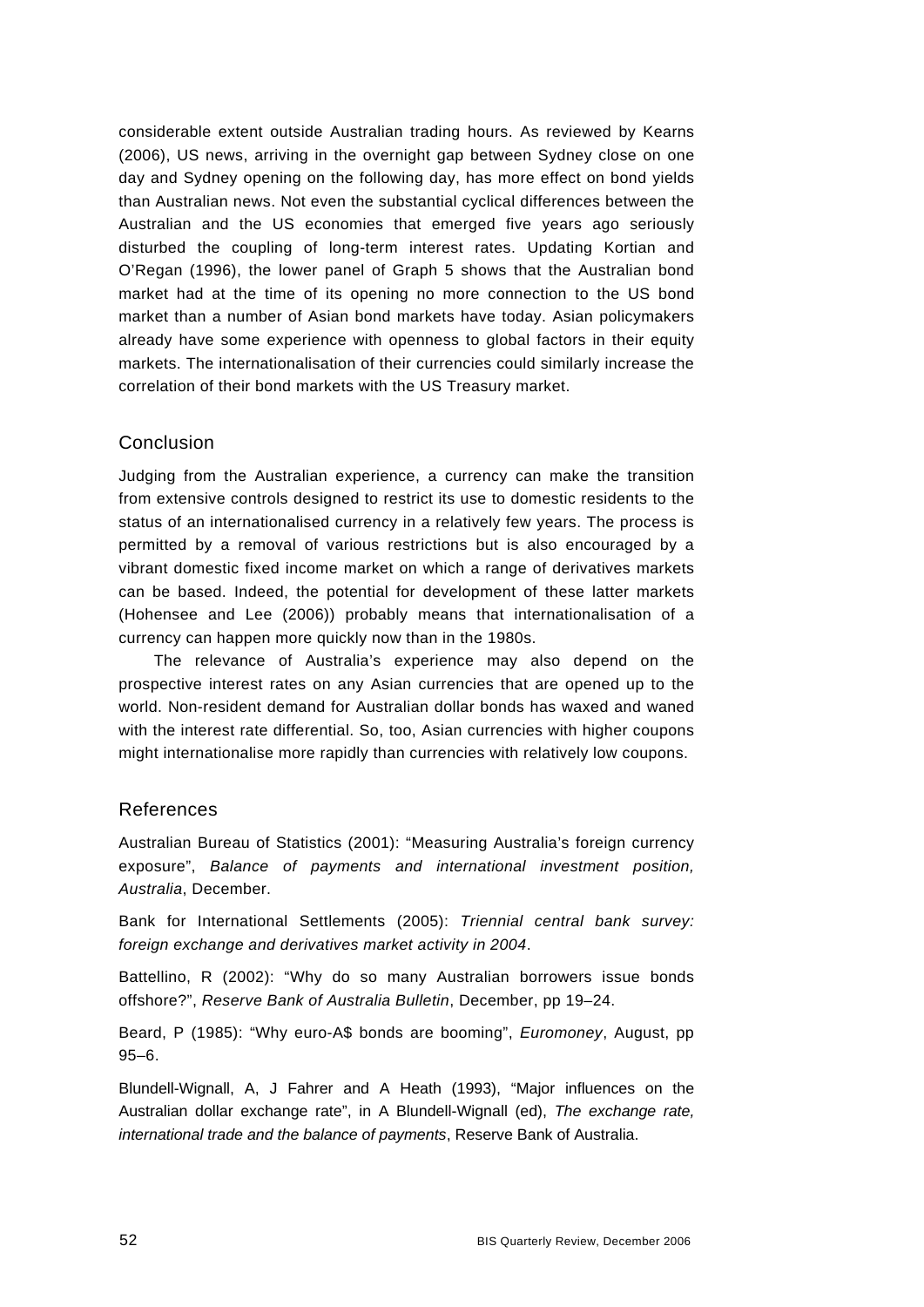Burnett, D and J Kerr (1984): "The Australian dollar sector", in I M Kerr (ed), *A history of the eurobond market: the first 21 years*, Euromoney Publications, London, pp 115–6.

Campbell Committee (1981): *Final report of the Committee of Inquiry into the Australian Financial System*, Canberra: Australian Government Publishing Service.

Cohen, B (2005): "Currency choice in international bond issuance", *BIS Quarterly Review*, June, pp 53–66.

Debelle, G and M Plumb (2006): "The evolution of exchange rate policy and capital controls in Australia", *Asian Economic Papers*,forthcoming.

Debelle, G, J Gyntelberg and M Plumb (2006): "Forward currency markets in Asia: lessons from the Australian experience", *BIS Quarterly Review*, September, pp 53–64.

Drage, D, A Munro and C Sleeman (2005): "An update on eurokiwi and uridashi bonds", *Reserve Bank of New Zealand Bulletin* 61(2), pp 100–11.

Financial Stability Forum, Working Group on Highly Leveraged Institutions (2000): Report, Annex E, Report of the Market Dynamics Study Group, April.

Gallant, P (1988): *The eurobond market*, Woodhead-Faulkner, New York.

Ho, C, G Ma and R N McCauley (2005): "Trading Asian currencies," *BIS Quarterly Review*, March, pp 49–58.

Hohensee, M and K Lee (2006): "A survey on hedging markets in Asia: a description of Asian derivative markets from a practical perspective", in *Asian bond markets: issues and prospects*, *BIS Papers,* no 30 (November), pp 261– 81*.*

Kearns, J (2006): "Asset prices and monetary policy in Australia: the contrast of bonds and housing", paper submitted to the BIS Autumn Central Bank Economists' Meeting (October).

Kortian, T and J O'Regan (1996): "Australian financial market volatility: an exploration of cross-country and cross-market linkages", Reserve Bank of Australia *Research Discussion Paper* no 9609.

Korean Ministry of Finance and the Economy (2006): "The foreign exchange liberalization plan of the Korean Ministry of Finance and the Economy", 19 May.

Ma, G, C Ho and R N McCauley (2004): "The markets for non-deliverable forwards in Asia," *BIS Quarterly Review*, June, pp. 81–94.

Manuell, G (1986): *Floating down under: foreign exchange in Australia*, Sydney: The Law Book Company.

McCauley, R N (1997): *The euro and the dollar*, Princeton University *Essays in International Finance*, no 205, November.

McCauley, R N and G Jiang (2004): "Diversifying with Asian local currency bonds," *BIS Quarterly Review*, September, pp 51–66.